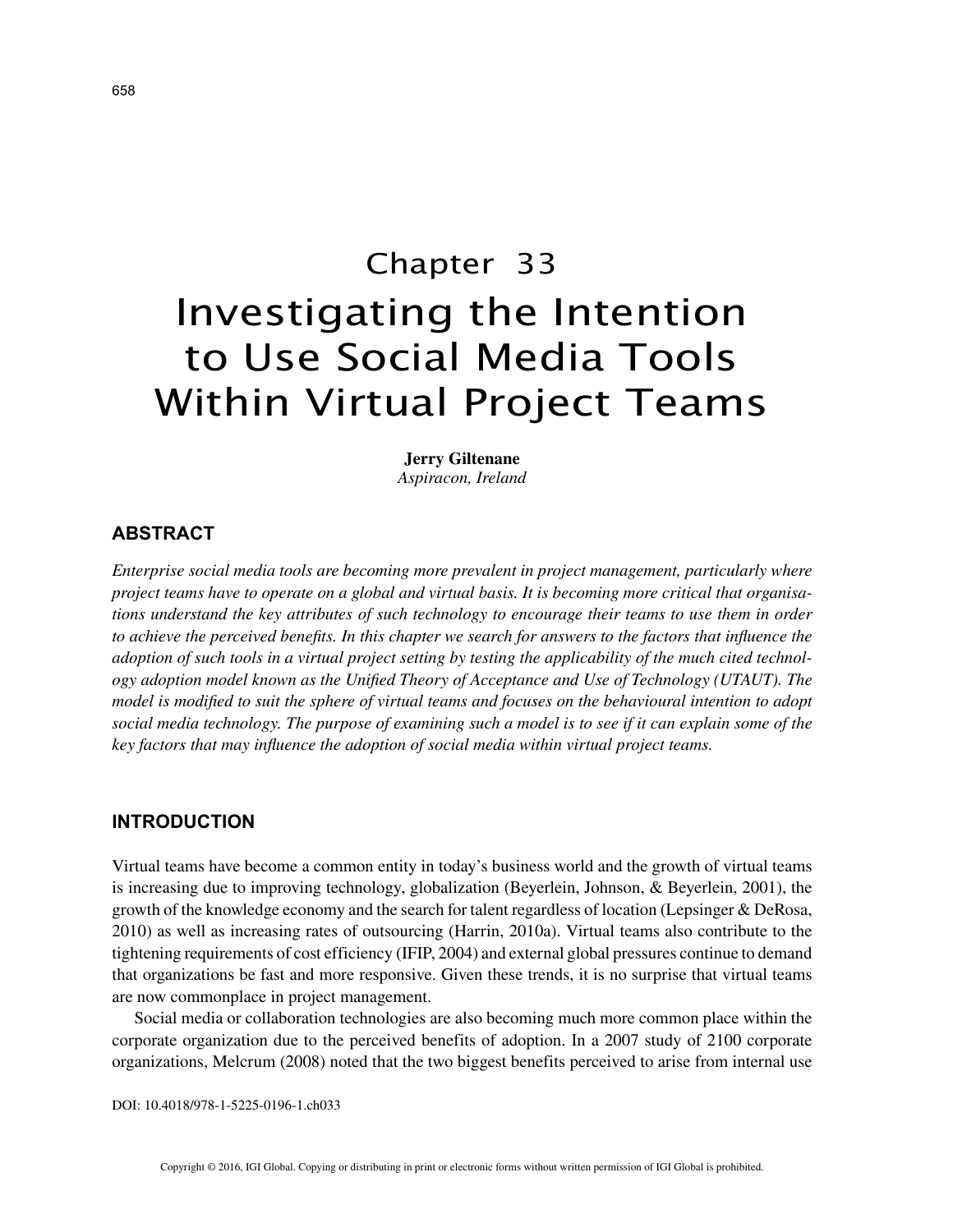of social media were improved employee engagement and improved internal collaboration. Taking these benefits into account, it is clear that within project management that the use of social networking tools will become much more prevalent amongst project managers over the next 10 years. Project management may be particularly suitable for the adoption of social media given for instance that Camarinha (2009) considers project management to be a social effort in the first place and due to the importance of project collaboration quality in project management (Dietrich, Eskerod, & Sandhawalia, 2010). Celik, cited in (Dinsmore & Cabanis-Brewin, 2010) notes that social media can also help speed up the internal communication process, referring to social media as "being parallel processing for people rather than computers. Given the huge role people play in project management, the potential for social media to improve communication structures in project management is strong and as a result improve the outcomes of projects in terms of success and contribution to organisation progress and growth.

Although the use of social media tools is becoming more popular in project management, it is still a relatively new trend and hence there is little in the literature on factors influencing the adoption social media within project management. A reflection of the growing importance of the intersection of project management and social media is the formation within the PMI organization of a new media council whose main aim is to develop and gain an understanding of the role of tools such as social media have to offer project management. Given the growth of virtual teams in project management and the increased importance of collaboration and management across borders, social media tools may be seen as an effective solution to improve project communication and hence improve project effectiveness (Binder, 2007). The unique importance of collaboration and information sharing to project management means that many companies are beginning to deploy social media tools to help project teams as they can easily justify the benefit (Walkey, 2009). With the increased importance of communication in virtual teams it is clear that the internal adoption of social media is of particular importance to virtual project teams.

Aside from the perceived benefits of social media for use in project management, it is also a key fact that many young people joining the workforce today (members of the Y generation) will become project team members of the future and are very familiar with social media as a technology and a communications framework and as a result almost demand and expect the use of it internally in companies and in reality will see enterprise social media as an extension of a communication channel that they use every day outside work. It is important the organization understand this, as the youth of today are the project managers of the future and in today's fast moving and fluid world, it is important that organizations can plan and adapt such new communication channels to support the next generation.

With the increased emphasis on project management's trend towards virtualization as well as continuing need to deliver project success, the author believes that the adoption of social media can help project communication and hence improve project success rates. Taking into account the potential benefits, this chapter will focus specifically on the actual factors that affect behavioral intent to use social media in general amongst virtual teams as knowledge of the key adoption factors will be critical to understanding the attributes that must be in place for successful adoption. In particular the chapter will focus on the search for answers to the factors that influence the adoption of such tools in a virtual project setting by testing the applicability of the much cited technology adoption model known as the Unified Theory of Acceptance and Use of Technology (UTAUT). The model is modified to suit the sphere of virtual teams and focuses on the behavioral intention to adopt social media technology. The purpose of examining such a model is to see if it can explain some of the key factors that may influence the adoption of social media tools.